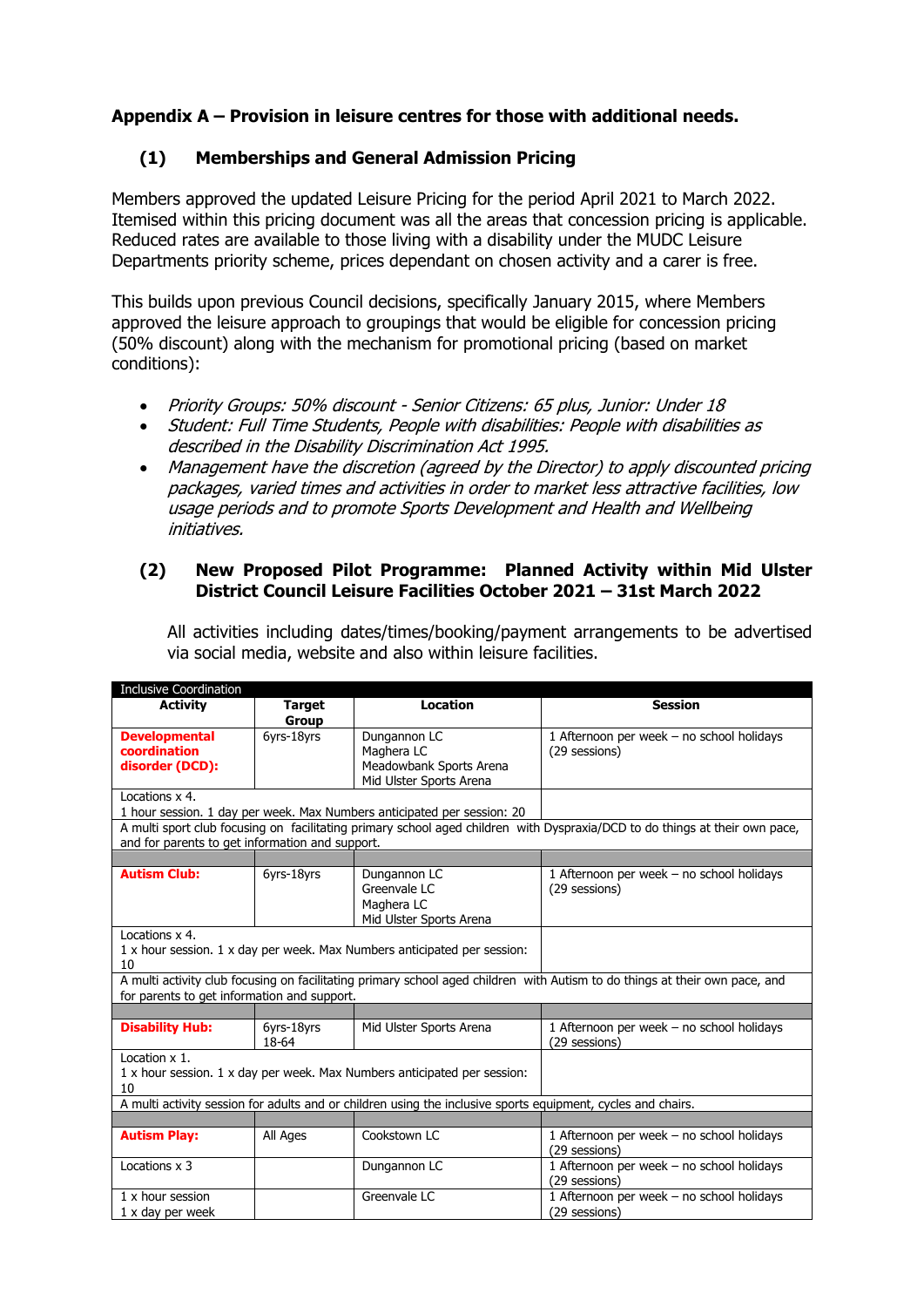A designated play session that will be catered towards individuals and families – arrangements include use soft play area (no open session or group bookings taking place during this time).

| <b>Autism/PAN</b><br><b>Disability Swim</b><br><b>Sessions:</b>                                                           | All Ages | Cookstown LC | 1 session per week $-$ no school holidays (29<br>sessions) |  |  |
|---------------------------------------------------------------------------------------------------------------------------|----------|--------------|------------------------------------------------------------|--|--|
| Locations x 3                                                                                                             |          | Dungannon LC | 1 session per week $-$ no school holidays (29<br>sessions) |  |  |
| 1 x hour session                                                                                                          |          | Greenvale LC | 1 session per week $-$ no school holidays (29              |  |  |
| 1 x day per week                                                                                                          |          |              | sessions)                                                  |  |  |
| A designated swim session that will be catered towards individuals and families with Autism/PAN Disability - arrangements |          |              |                                                            |  |  |
| include exclusive use pool sessions (no open swim session, users group bookings or swim lessons taking place during this  |          |              |                                                            |  |  |
| time). Any main sensory elements aim to be reduced (ie. music, lighting). Support for exclusive use of changing rooms     |          |              |                                                            |  |  |

both pre and post sessions.

# **(3) Additional Leisure Service Facilities and Programmes**

# **Pool Pod**

Two facilities, Greenvale LC & Cookstown LC have pool pods which allow access to swimming pools for those that find traditional steps difficult. At present pool pods are only available for deck level pools (therefore this unfortunately means Dungannon LC cannot avail of installation) but its Officers understanding that design modifications are nearly completed for a pool pod which will be capable of being used on pools with scum channels. An additional poolpod for Greenvale LC (as a result of DfC Access & Inclusion funding) will be installed later in 2021.

# **Sign Video**

Recently Council implemented a pilot for Sign Video at various Council facilities. This is a service which seeks to benefit our customers who are deaf or are hard of hearing. This service seeks to provide instant access to a Sign Language Interpreter for customers who use British Sign Language (BSL). The service also caters for Irish Sign Language (ISL) users on a request basis. The service is free from users own home, as well as being simple, fast and secure. The service currently gives users access to an online BSL interpreter at the following leisure venues, Monday to Friday from 9am-5pm:

- Cookstown Leisure Centre
- Mid Ulster Sports Arena
- Dungannon Leisure Centre
- Greenvale Leisure Centre
- <https://www.midulstercouncil.org/your-council/equality/sign-video>

# **Disability Sports Hub**

Previously in September 2017, Members approved a Memorandum of Understanding (MoU) and Development Plan for a partnership with Disability Sport NI on the provision of a Disability Sports Hub based at Mid Ulster Sports Arena. This initiative seeks to encourage and support people with disabilities to participate in sport and active recreation through the Disability Sports Hub and Disability Sport NI funded equipment to the value of £45,500 for the project along with providing bespoke training on use of the equipment. This equipment includes tandem cycles, tricycles, hand cycles and sport wheel chairs. Activities include inclusive cycling and the establishment of a junior Paralympic club. Whilst the initial two year partnership approach which includes a funded Disability Hub Activity Coordinator has ended, Council Officers are continuing to ensure the legacy of this arrangement along with the use of the equipment is maximised to its full potential where possible as part of the new pilot active recreation plan.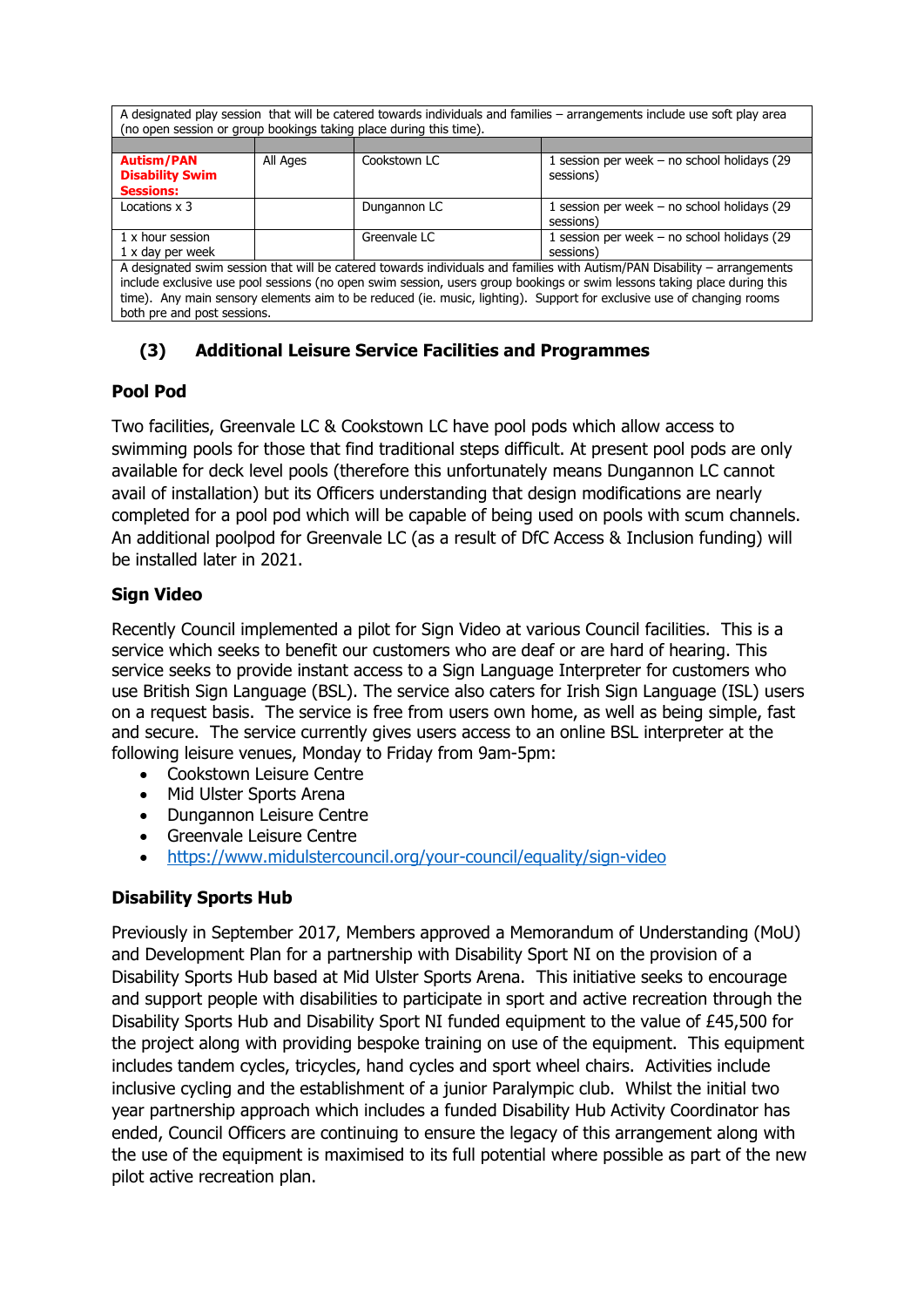# **GOGA**

Get Out Get Active (GOGA) is an exciting programme that supports disabled and non-disabled people to enjoy being active together and is delivered by 1 x co-ordinator for the Mid Ulster District Council area. Funded by Spirit of 2012, all partners are focused on getting some of the UK's least active people moving more through fun and inclusive activities.

|                              | Mon                                                                                                                                                | <b>Tues</b>                                                                                                                                   | <b>Thur</b>                                                                                                                                                                                                                                                                                                                                          | <b>Fri</b>                                                                                                                                             | <b>Sunday</b>                                                                                                     |  |
|------------------------------|----------------------------------------------------------------------------------------------------------------------------------------------------|-----------------------------------------------------------------------------------------------------------------------------------------------|------------------------------------------------------------------------------------------------------------------------------------------------------------------------------------------------------------------------------------------------------------------------------------------------------------------------------------------------------|--------------------------------------------------------------------------------------------------------------------------------------------------------|-------------------------------------------------------------------------------------------------------------------|--|
| <b>Morning</b>               | Multiple<br>Zoom<br>sessions                                                                                                                       | Group:<br>Over 50's<br><b>Activity:</b><br>Exercise<br>Dates:<br>July to Dec<br>Venue:<br>Dungannon LC                                        | Group: Mix<br>disabilities<br><b>Activity:</b><br>Dog walk<br>Dates:<br>Ongoing<br>Venue:<br>Various                                                                                                                                                                                                                                                 | Group:<br>Mixed Group<br><b>Activity:</b><br><b>Nordic</b><br>Walking<br>Dates:<br>Mid Sept to<br><b>Dec</b><br><b>Venue:</b><br>Knockmanny<br>Forrest | Group: Mix<br>disabilities<br><b>Activity:</b><br>Cycling<br>Dates:<br><b>TBC</b><br><b>Venue:</b><br><b>MUSA</b> |  |
|                              |                                                                                                                                                    |                                                                                                                                               |                                                                                                                                                                                                                                                                                                                                                      |                                                                                                                                                        |                                                                                                                   |  |
|                              | Mon                                                                                                                                                | <b>Tues</b>                                                                                                                                   | Wed                                                                                                                                                                                                                                                                                                                                                  |                                                                                                                                                        |                                                                                                                   |  |
| Afternoon/<br><b>Evening</b> | Group:<br>Down<br>Syndrome<br>group.<br><b>Activity:</b><br>Dance<br>Dates:<br>August to<br>December<br>Venue:<br>Tamnamore<br>Community<br>Centre | Group:<br>Mental Health<br>Group<br><b>Activity:</b><br>Pilates/boxericse<br>Dates:<br>Ongoing<br><b>Venue:</b><br>Niamh Louise<br>Foundation | <b>Group: Autism</b><br><b>Activity: Multi-skills</b><br><b>Dates: Ongoing</b><br>Venue: Moneymore Rec<br>Group: Children with PD<br><b>Activity: Wheelie Active</b><br>Dates: Mid-September to Mid-December.<br>Venue: Moneymore Rec<br><b>Group:</b> Adults with PD<br><b>Activity: Boccia</b><br>Dates: End of September<br>Venue: Dungannon area |                                                                                                                                                        |                                                                                                                   |  |

#### **Swimming Lessons**

Special Schools within the District are participants in the School Swimming Programme hosted in Dungannon LC and Greenvale LC which includes hydro therapy sessions. Learning Support Units in many Primary and Post Primary Schools attend the School Swimming Programme in Cookstown, Dungannon and Greenvale Leisure Centres.

**Physical Activity Referral Scheme** (rolling annual programme subject to recurring funding from the Public Health Agency)

#### Selection Criteria -

Anyone aged 16 and over who currently has one or more of the following conditions:

- high blood pressure
- controlled diabetes or a strong family history of diabetes
- heart disease or risk factors associated with coronary heart disease
- anxiety, stress, depression and controlled mental health problems
- overweight or obese
- well-controlled lung problems such as asthma, bronchitis or chronic obstructive pulmonary disease
- mild to moderate joint problems such as osteoporosis
- another condition that does not prevent you taking part in physical activity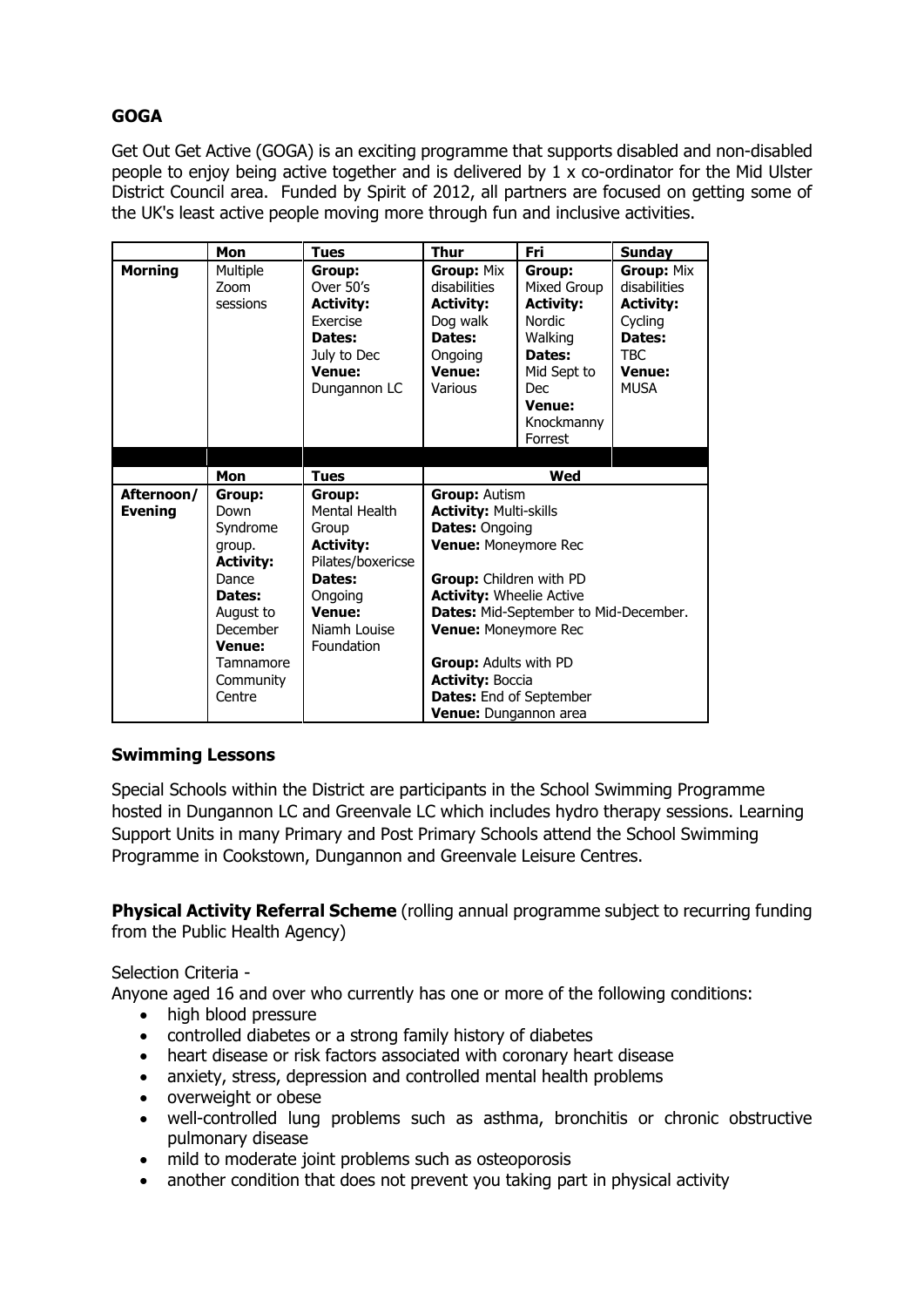#### Referral Pathway:

Via GP or health care professional who will assess suitability and will complete a referral form and send it to a leisure centre. The leisure centre will then contact you to make your first appointment.

Each participant is eligible for discounted leisure centre membership upon conclusion of their 12 week programme.

| <b>Activities</b>                                                 | <b>Monday</b> | <b>Tuesday</b> | Wednesday    | <b>Thursday</b> | <b>Friday</b> |
|-------------------------------------------------------------------|---------------|----------------|--------------|-----------------|---------------|
| <b>Physical</b><br><b>Activity</b>                                | Maghera LC    | Greenvale LC   | Maghera LC   | Greenvale LC    | Maghera LC    |
| <b>Referral</b><br><b>Programme</b>                               | Dungannon LC  | Maghera LC     | Dungannon LC | Maghera LC      | Dungannon LC  |
| *Cookstown LC in<br>Development<br>-8<br><b>Pending Referrals</b> |               | Dungannon LC   |              | Dungannon LC    |               |

#### **Macmillan Move More**

Move More NI is funded for three years by Macmillan Cancer Support (due to end July 2022) working in partnership with physical activity providers, local councils and health and social care trusts all over Northern Ireland to provide the support that people living with cancer need to improve their fitness.

Each participant is eligible for discounted leisure centre membership upon conclusion of their 12 week programme.

| <b>Activities</b> | Mon              | <b>Tuesday</b> | Wednesday   | <b>Thursday</b> | <b>Friday</b>   |
|-------------------|------------------|----------------|-------------|-----------------|-----------------|
|                   | Cookstown<br>LC. | Greenvale LC   |             | Dungannon<br>LC | Dungannon<br>LC |
| 1.Spin            | 9.30am           |                |             |                 |                 |
| 2.Cancer          |                  |                |             |                 |                 |
| Rehab             | 10.00am          |                |             |                 |                 |
| 1.Spin            |                  | 10.30am        |             |                 |                 |
| 2.Pilates         |                  | 11.15am        |             |                 |                 |
| 3.Open            |                  | 11.40am        |             |                 |                 |
| Gym               |                  |                |             |                 |                 |
| 1.Open            |                  |                |             | 10.00am         |                 |
| Gym               |                  |                |             |                 |                 |
| 2.Cancer          |                  |                |             |                 |                 |
| Rehab             |                  |                |             | 10.30am         |                 |
| 1.Open            |                  |                |             |                 | 9.30am          |
| Gym               |                  |                |             |                 |                 |
| 2.Pilates         |                  |                |             |                 | 10.00am         |
| <b>Pre-Hab</b>    | $1 - 1$          | $1 - 1$        |             | $1 - 1 x2$      | $1 - 1 x2$      |
| <b>Outdoor</b>    |                  |                | Magherafelt |                 | Dungannon       |
| walks             |                  |                | area        |                 | area            |

# **(4) Leisure Facility Developments**

Over the past two years, Mid Ulster District Council has benefited from DfC's Access and Inclusion Grant:

- Automatic doors and shutters installation at Mid Ulster Sports Arena (2019/2020)
- Aquatic wheel chairs at various sites (2019/2020)